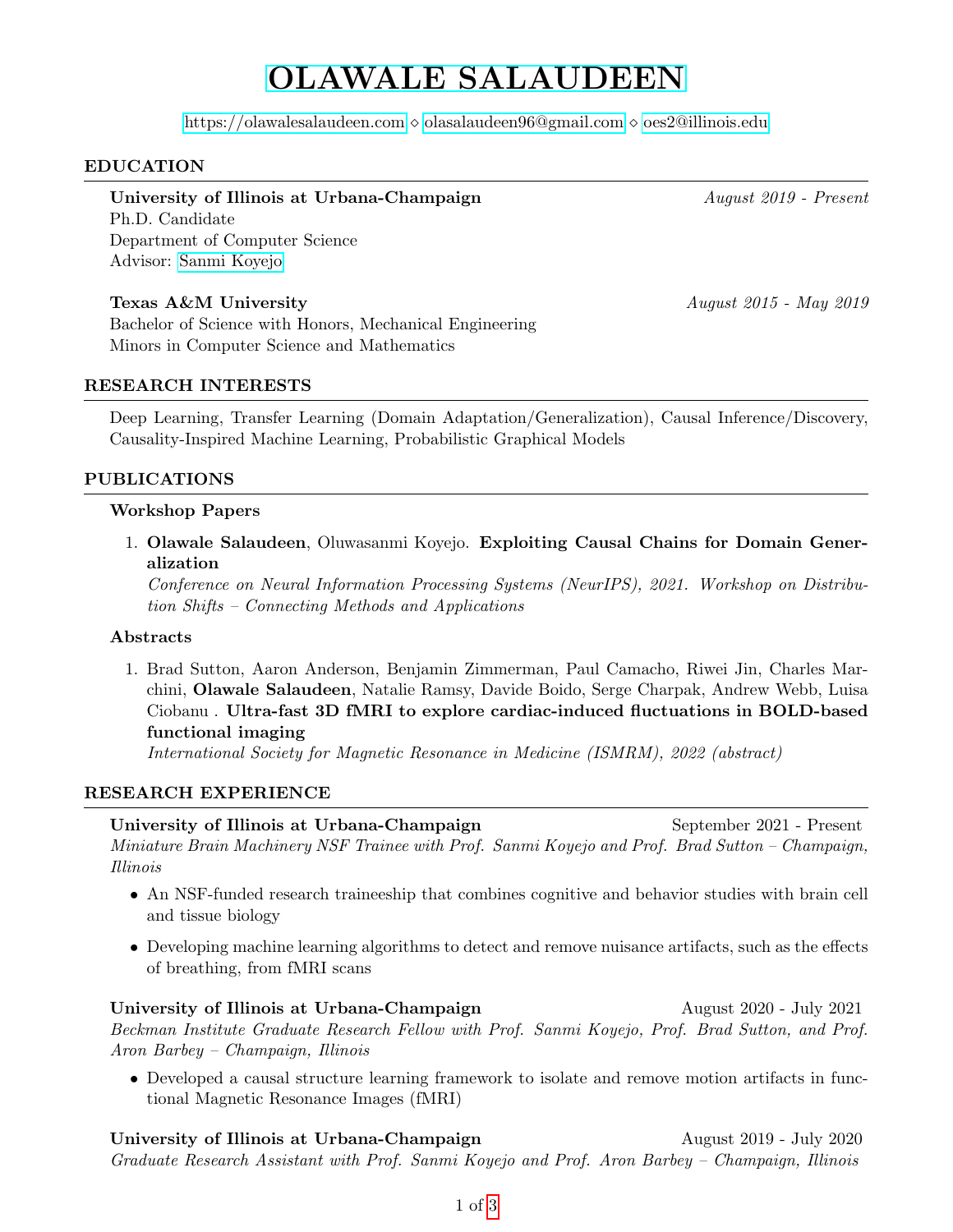• Developed a learning framework for estimating multi-modal individual treatment effects, correlated changes, and counterfactuals in the context of human performance optimization

#### Texas A&M University Multi-Robot Laboratory October 2018 - May 2019

Undergraduate Researcher with Prof. Dylan Shell – College Station, TX

• Created and analyzed a novel geometry-based motion planning algorithm for tethered robots

Texas A&M University Energy Systems Laboratory August 2016 - October 2018 Undergraduate Researcher with Prof. Charles Culp – College Station, TX

• Developed probabilistic algorithms for fault detection and diagnosis in industrial Heating Ventilation and Air Condition systems

## INTERNSHIPS

#### Google May 2022 - Present

Student Researcher - Cambridge, MA

## Sandia National Laboratories and the May 2017 - April 2022

Year-Round R&D Intern - Albuquerque, NM

2021. Developed a deep set predictor with configurable mean and pairwise errors (Type I/II) for multiclass prediction in the context of contraband detection in images

2020. Working on a team to develop models to classify organic materials in X-ray images

2020. Designed and executed experiments to investigate the effectiveness of Reinforcement Learning in sequence to sequence generation – Deep Q Network in the context of automated code generation

2019. Implemented a rationale generating Recurrent Convolutional Neural Network model for triage classification of triggered network security alerts

2019. Prototyped a Convolutional Neural Network framework for semantic segmentation of X-Ray images of Improvised Explosive Devices and generation of a graphical model of designs of the devices

2018. Developed and implemented a multi-modal deep Recurrent Neural Network framework for classifying safety rules for maintenance tasks from mixed numerical and textual tasks descriptions

2018. Extended a 2D Simultaneous Localization and Mapping (SLAM) algorithm for ground systems to 3D for air systems equipped with 3D-LIDAR, IMU/GPS

2017. Designed and prototyped an intrusion detection and localization system using fiber-optic disturbances

2017. Researched and presented applications of big data analysis to learn physical properties of a configuration space based on electromagnetic disturbances in transmitted wireless signals

## INVITED TALKS

1. Denoising via probabilistic graphical model augmentation of ICA-AROMA University of Illinois at Urbana-Champaign Beckman Institute Graduate Student Seminar

### SERVICE

#### Reviewing

International Conference on Machine Learning (ICML) 2022